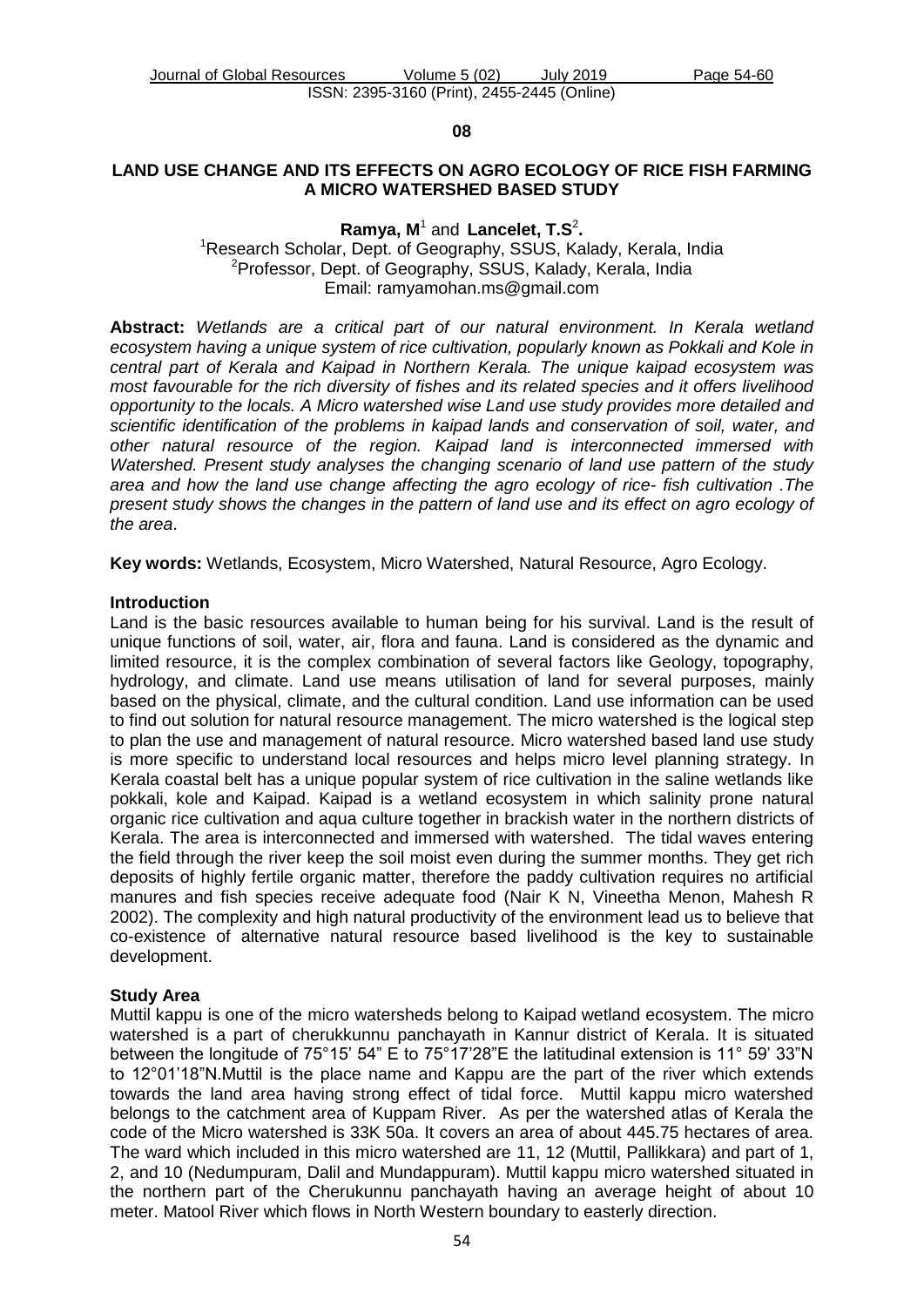### **Objectives**

The paper emphasis two objectives. They are following:

1. To analyse the changing scenario of land use pattern of the study area.

2. To study how the land use change affecting the agro ecology of rice- fish cultivation (Kaipad)

### **Materials and Methods**

The present study is based on primary and secondary data. Both GPS survey and interview with local people used to collect information for the study. Maps like Cadastral/village, topographical sheets of 1:25000 and 1:50000 scales covering the study area form the basic information for the preparation of base maps. The boundary of the micro watershed delineated carefully from the top sheet and watershed atlas. Land use classification is done through Arc GIS 10.4 software.

### **Result and Discussion**

Results and discussion includes the details regarding the land use change analysis and generated suitable maps, charts and figures.



### **Figure 01: Land use 2004**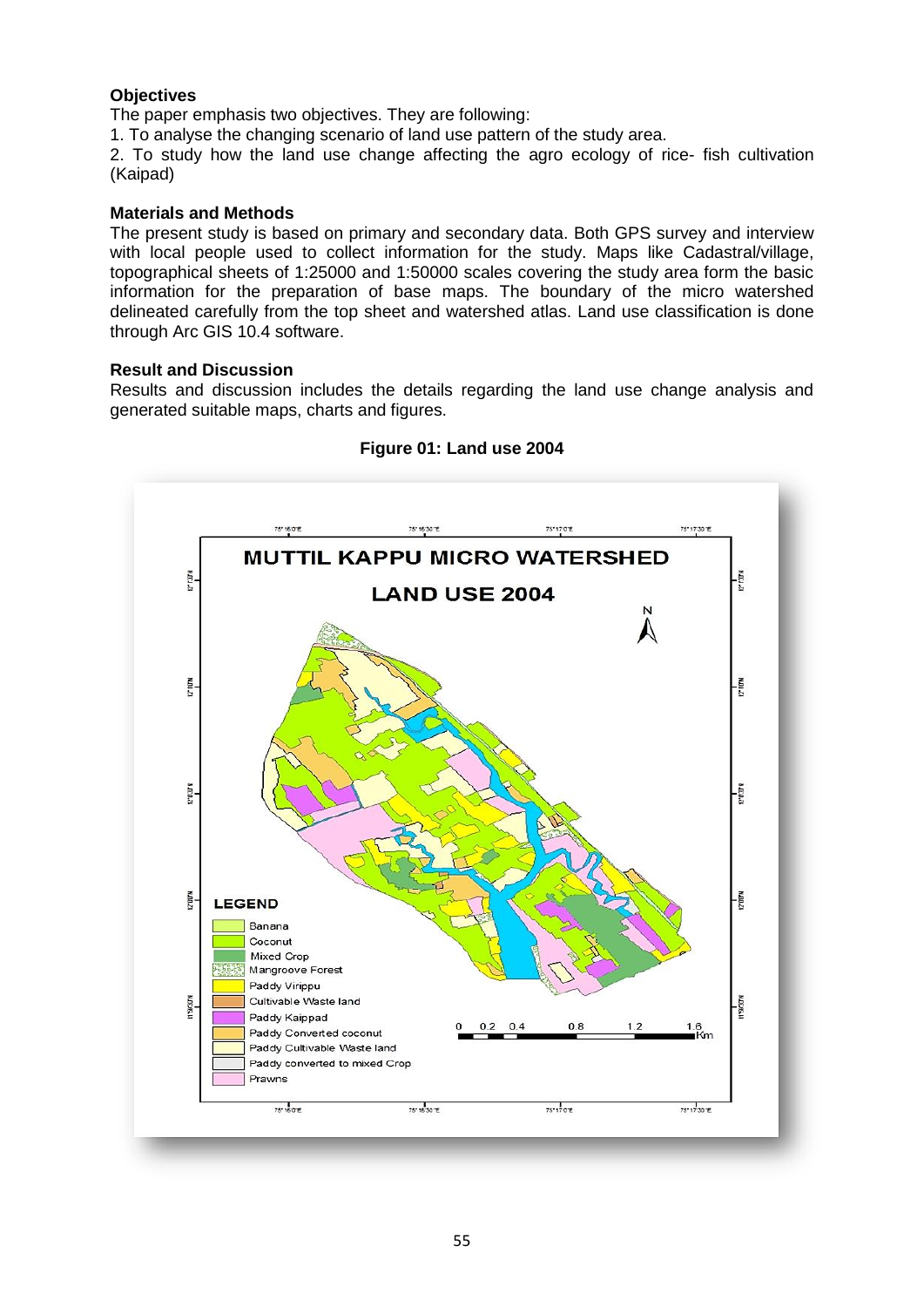| <b>Land Use Classification</b> | Area in Hectare | Area in Percentage |  |
|--------------------------------|-----------------|--------------------|--|
| Paddy virippu                  | 32.03           | 6.95               |  |
| paddy kaipad                   | 17.05           | 3.7                |  |
| <b>Prawns</b>                  | 62.67           | 13.59              |  |
| Coconut                        | 152.8           | 33.15              |  |
| Paddy converted to coconut     | 33.46           | 7.26               |  |
| Paddy converted mixed crops    | 1.42            | 0.31               |  |
| Paddy cultivable waste land    | 71.54           | 15.52              |  |
| Mangrove forest                | 8.35            | 1.81               |  |
| <b>Banana</b>                  | 0.41            | 0.41               |  |
| Built up land                  | 0.01            | 0                  |  |
| Mixed crop                     | 29.17           | 6.33               |  |
| Marshy land                    | 0.97            | 0.21               |  |
| <b>Water bodies</b>            | 42.76<br>9.19   |                    |  |
| Total                          | 461<br>100      |                    |  |

# **Table 01: Muttil Kappu Micro Watershed Land use, 2004**

Source: Kerala state land use board

## **Muttil Kappu Micro Watershed Land Use -2004**

Muttil Kappu micro watershed covers an area of about 461.05 hectares. During 2004 Paddy virippu (Paddy April, May season) covers an area of about 0.95 percent of the total area of the micro watershed. But the same time Kaipad rice cultivation was about 3.70 percent of the total area. Prawn cultivation covers an area of about 13.59 percent of the total area of the micro watershed .Coconut is the most important crop of Muttil kappu micro watershed it covers an area of about 33.15 percent of the area. Paddy cultivable waste land was15.52 percent

| <b>Land Use Classification</b>               | Area in Hectare | Area in Percentage |  |  |  |  |
|----------------------------------------------|-----------------|--------------------|--|--|--|--|
| Paddy virippu                                | 20.62           | 4.47               |  |  |  |  |
| Paddy Kaipad                                 | 4.2             | 0.91               |  |  |  |  |
| Prawns                                       | 63.15           | 13.7               |  |  |  |  |
| Paddy +Prawn                                 | 14.99           | 3.25               |  |  |  |  |
| Kaipad Cultivable waste land                 | 54.01           | 11.71              |  |  |  |  |
| Paddy+Prawns+Fish                            | 15.3            | 3.32               |  |  |  |  |
| Paddy cultivable waste land                  | 48.9            | 10.61              |  |  |  |  |
| Coconut                                      | 124.39          | 26.98              |  |  |  |  |
| <b>Mixed Crop</b>                            | 37.22           | 8.07               |  |  |  |  |
| Built up land                                | 7.29            | 1.58               |  |  |  |  |
| <b>Banana</b>                                | 0.6             | 0.13               |  |  |  |  |
| Paddy convert coconut                        | 11.78           | 2.56               |  |  |  |  |
| Cultivable waste land                        | 0.31            | 0.07               |  |  |  |  |
| Paddy convert to mixed crop                  | 1.85            | 0.41               |  |  |  |  |
| Kaippad below water                          | 10.39           | 2.25               |  |  |  |  |
| Water body                                   | 38.64           | 8.38               |  |  |  |  |
| Mangrove forest                              | 7.52            | 1.63               |  |  |  |  |
| Total                                        | 461.05          | 100                |  |  |  |  |
| and IV and a late to the sold come to a most |                 |                    |  |  |  |  |

## **Table 02: Muttil Kappu Micro watershed Land use 2016**

Source: Kerala state land use board

# **Muttil Kappu Micro Watershed Land Use 2016**

During 2016 Paddy virippu cultivated at an area of 4.47 percent of the total area. Coconut is the most important crop of the Muttil kappu micro watershed it covers an area of about 26.98 percent of the area. Prawn and Paddy cultivated in the same field covers at an area of about 3.25 percent of the area in which during monsoon season paddy cultivation was done But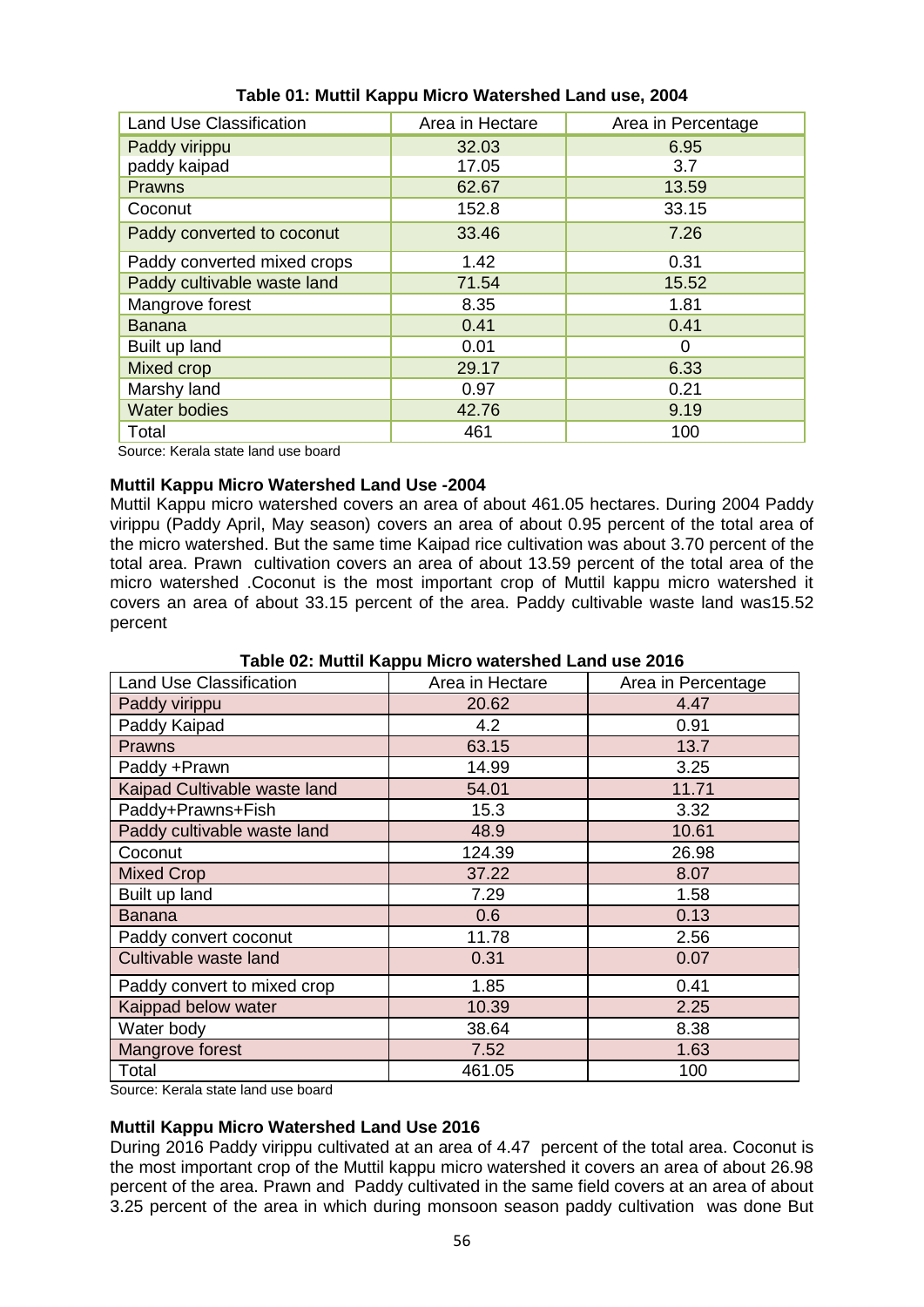summer season having the cultivation of Prawn ,Tidal action and Salinity is more influenced in Kaippad lands .8.07 percent of the area utilized for the cultivation of the Mixed crop. 13.70 percent of the area was utilized for Prawn cultivation it is mainly cultivated in an unscientific manner.The evegreen Mangroove forest covers at an area of about 1.63 percent.About 11.71 percent of the area of Kaipad lands are now cultivable waste lands. Paddy lands were converted for the cultivation of other crops was more prominent in Muttil Kappu watershedabout 2.56 percent.





The unique kaipad ecosystem was most favourable for the rich diversity of fishes and its related species and it offers livelihood opportunity to the locals. The estuarine biodiversity contains several species of shrimps, mussels, molluscs, and several fish variety. The rich mangrove vegetation of the area also provides shelter and protection of variety of birds and aquatic ecosystem. The present study shows the changes in the pattern of land use. There was a marked change in the land uses of the kaipad lands .During 2004 Kaipad rice cultivation covers 17.5 hectares, but in 2016 it covers only 4.2 hectare area there is a tremendous change. The cultivable waste land of the paddy increased, it is mainly due to unprofitable cultivation in kaipad lands. Prawn and the paddy cultivated in the same field covers at an area of about 13.70 percent. In 2016 about 54.01 hectares area under Kaipad waste land. Kaipad lands were digging for prawn cultivation. The unscientific cultivation leads to saline water intrusion and these lands are transformed as waste land. Prawn and paddy cultivation was not prominent during 2004 but in 2016 the cultivation of prawn and paddy confined about 14.99 hectare.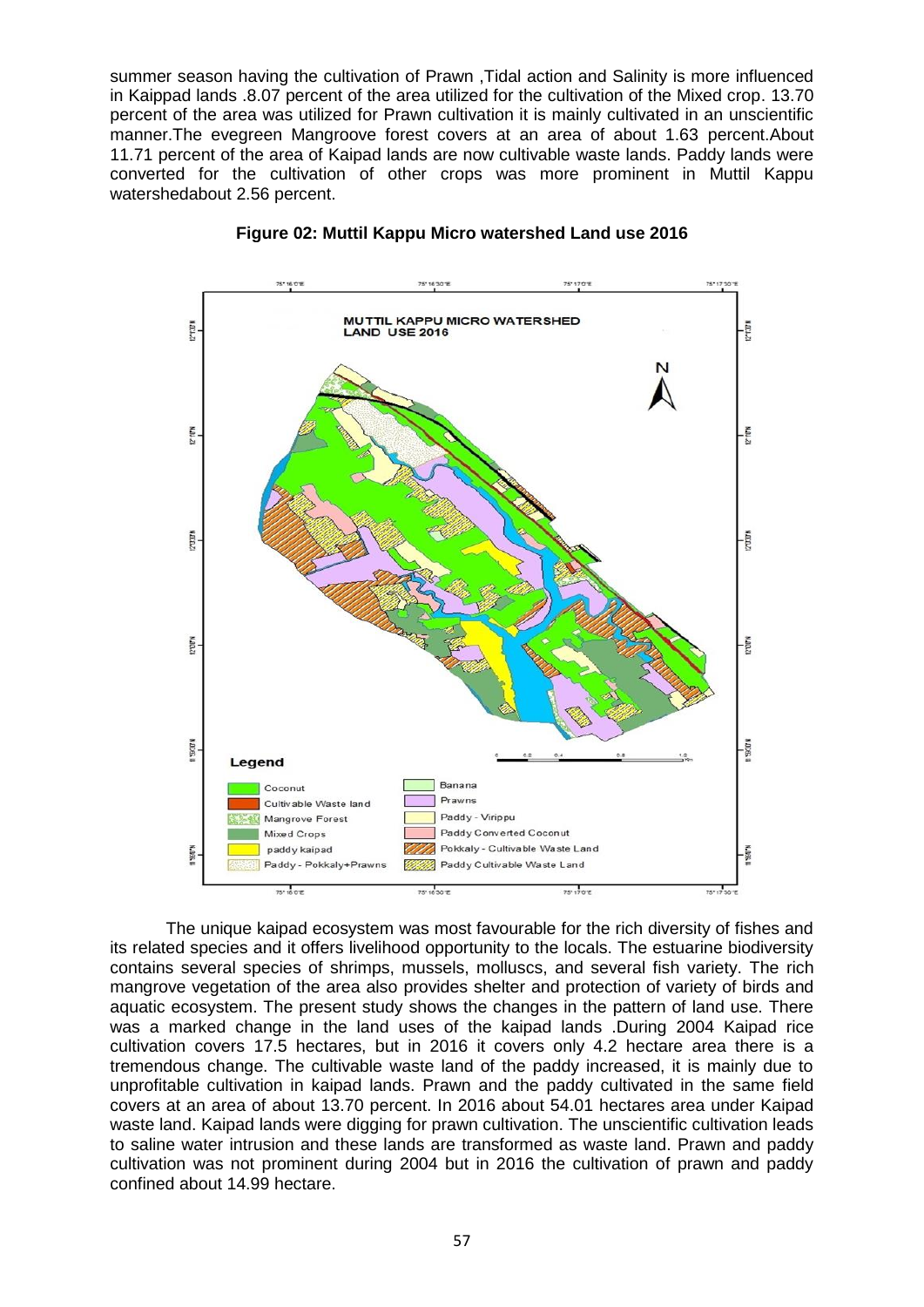| Land use Classification      | Area 2004<br>(Hectare) | Area 2016<br>(Hectare) | Change in Land Use |
|------------------------------|------------------------|------------------------|--------------------|
| Paddy virippu                | 32.03                  | 20.62                  | $-11.41$           |
| Paddy Kaipad                 | 17.05                  | 4.2                    | $-12.85$           |
| Prawns                       | 62.67                  | 63.15                  | $+0.48$            |
| Paddy +Prawn                 |                        | 14.99                  | $+14.99$           |
| Kaipad Cultivable waste land |                        | 54.01                  | $+54.01$           |
| Paddy+Prawns+Fish            |                        | 15.3                   | $+15.3$            |
| Paddy cultivable waste land  | 71.54                  | 48.9                   | $-22.64$           |
| Coconut                      | 152.83                 | 124.39                 | $-28.44$           |
| Mixed Crop                   | 29.17                  | 37.22                  | $+8.05$            |
| Built up land                | 0.01                   | 7.29                   | $+7.28$            |
| <b>Banana</b>                | 0.62                   | 0.6                    | $-0.02$            |
| Paddy convert coconut        | 33.46                  | 11.78                  | $-21.68$           |
| Cultivable waste land        |                        | 0.31                   | $+0.31$            |
| Paddy convert to mixed crop  | 1.42                   | 1.85                   | $+0.43$            |
| Kaippad below water          | -                      | 10.39                  | $+10.39$           |
| Water body                   | 42.76                  | 38.64                  | $-4.12$            |
| Mangrove forest              | 8.35                   | 7.52                   | $-0.83$            |

**Table 03: Muttil Kappu Micro Watershed Land Use Change 2004-2016**

Source: Kerala state land use board



Kaipad rice+Prawn+Fish farming was not done during 2004 but now 15.36 hectares were utilized .Due to the unscientific cultivation in the kaipad lands now 10.31 hectares of area is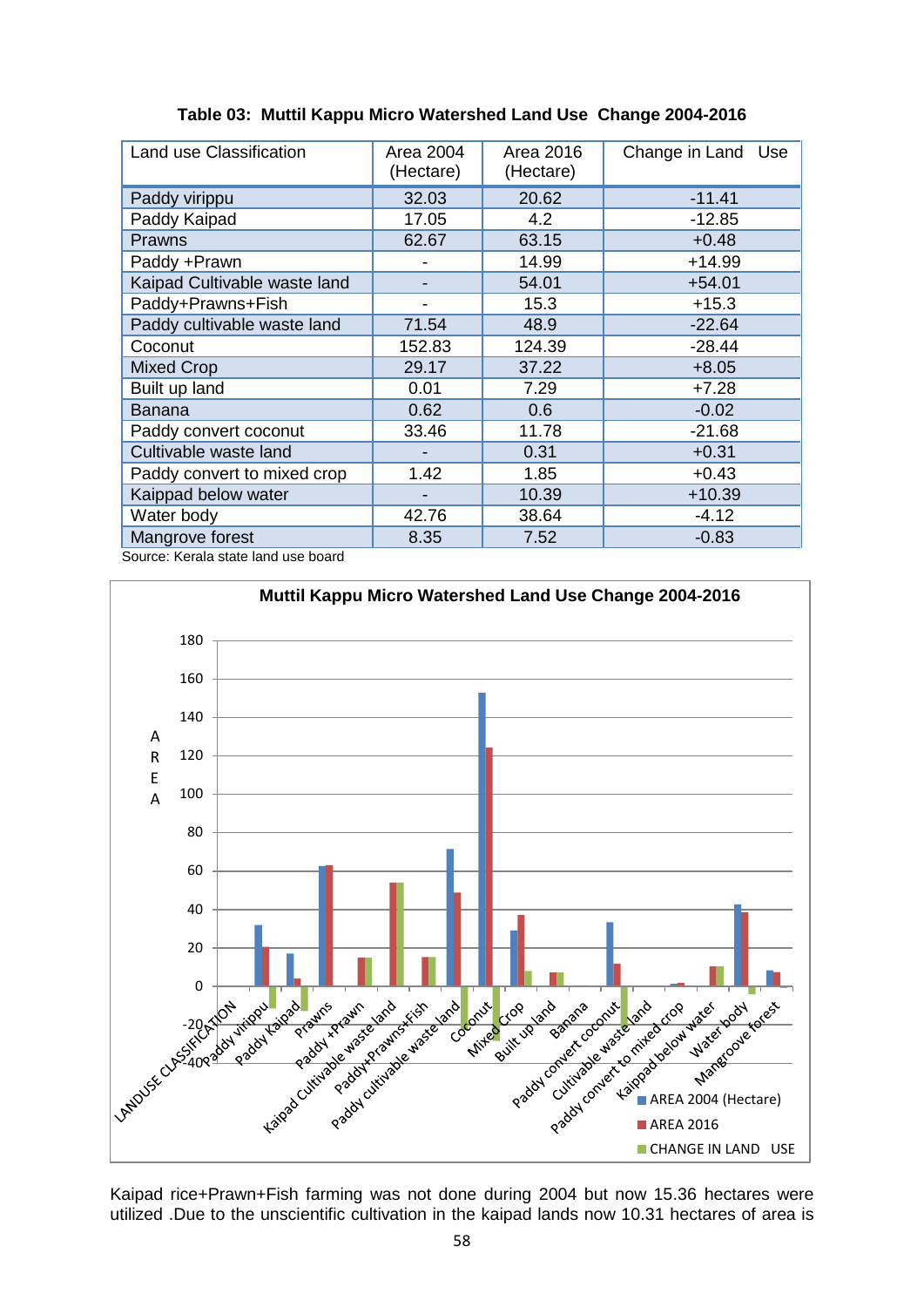under the water bodies.. Water bodies decreased from 42.37Hecters to 38.64 hectare it is mainly due to the digging of kaipad lands for prawn cultivation. The evergreen mangrove vegetation was also decreased from 8.35 hectare to 7.52 hectares. Paddy cultivable waste land also reduced; there is a marked reduction in coconut cultivation about 28.44 hectare change.

### **Causes and Consequences**

The rice culture in the kaipad lands take place either deep or floating water conditions. Even a minute change in land use effect the entire ecosystem. The reclamation of paddy lands for plantation especially for coconut cultivation is a major thread. Cultivators are interested in prawn cultivation than rice cultivation, because good international demand of prawn and also get high price in the local market. Hence prawn cultivation is increased. Kaipad cultivation abandonments have much greater implications for the livelihood of labour households who are currently involved in this activity may affect their employment and income. For prawn cultivation these wetlands were digged. It leads to the saline water intrusion towards the cultivable lands. About 11 hectors of Kaipad land are now under water due to unscientific cultivation. Population pressure is also caused such land use change. Major consequences are as follows.

**Water scarcity:** There is acute shortage of drinking water shortage in the micro watershed. Water scarcity mainly due to salinity condition of the area. Due to tidal forces the sea water entering into the Riverine region. The unscientific cultivation of the Prawn also leads to the water scarcity in the Watersheds. Agricultural activities are severely affected by the scarcity of water and lack of proper irrigation facilities.

**Decline in agricultural productivity:** Especially in Kaipad land unscientific cultivation which leads to the decline of agricultural productivity and loss of indigenous rice varieties. During 2004 Kaipad rice cultivation covers 17.5 hectares, but in 2016 it covers only 4.2 hectare area there is a tremendous change and the cultivable waste land of the paddy increase

**Sliding of river banks**: The banks of the streams keep sliding, due the uncontrolled flow of water during the rainy season. Deforestation of Mangrove vegetation along the banks results sliding.

**Levelling of water sources**: levelling of water body is more relevant especially near the Kaipad region. As the ponds and springs do not have protection, walls around it, soil get deposited in them and gradually they become levelled. In addition to this, selfish man made activities also play a major role in the levelling of water sources.

**Problems related to the ecosystem** Study area having rich Biodiversity both aquatic and land area. The estuarial bio diversity contains several species of shrimps, Mussels, Crab, moll uses fish verity continued. The rich mangrove vegetation also provides shelter and protection to variety of birds and aquatic ecosystem. Deforestation of mangrove vegetation leads to destruction of aquatic species. Soil nutrition reduced due to the deforestation of mangrove. Mangroves are the wet land makers, destruction leads to the continues reduction of birds and related ecosystem.

**Water pollution**: In Kaipad lands many pesticides were used in the Paddy field and also the feeding of prawns in kaipad lands also polluting the water. Insecticides are widely used near the streams. It spreads in water and harms the flora and fauna around it.

**Water logging**: It is the most important problem in kaipad lands here the water stagnant in several hours due to the tidal forces .The unscientific cultivation of the prawn in which the Kaippad fields were digging leads to large size bunds where the saline water logged for the cultivation, it leads to the drinking water shortage .

**Lack of water conservation measures**: Uncontrolled flow of water in streams causes massive erosion in this area. It increases the depth of streams. It also causes the sliding of